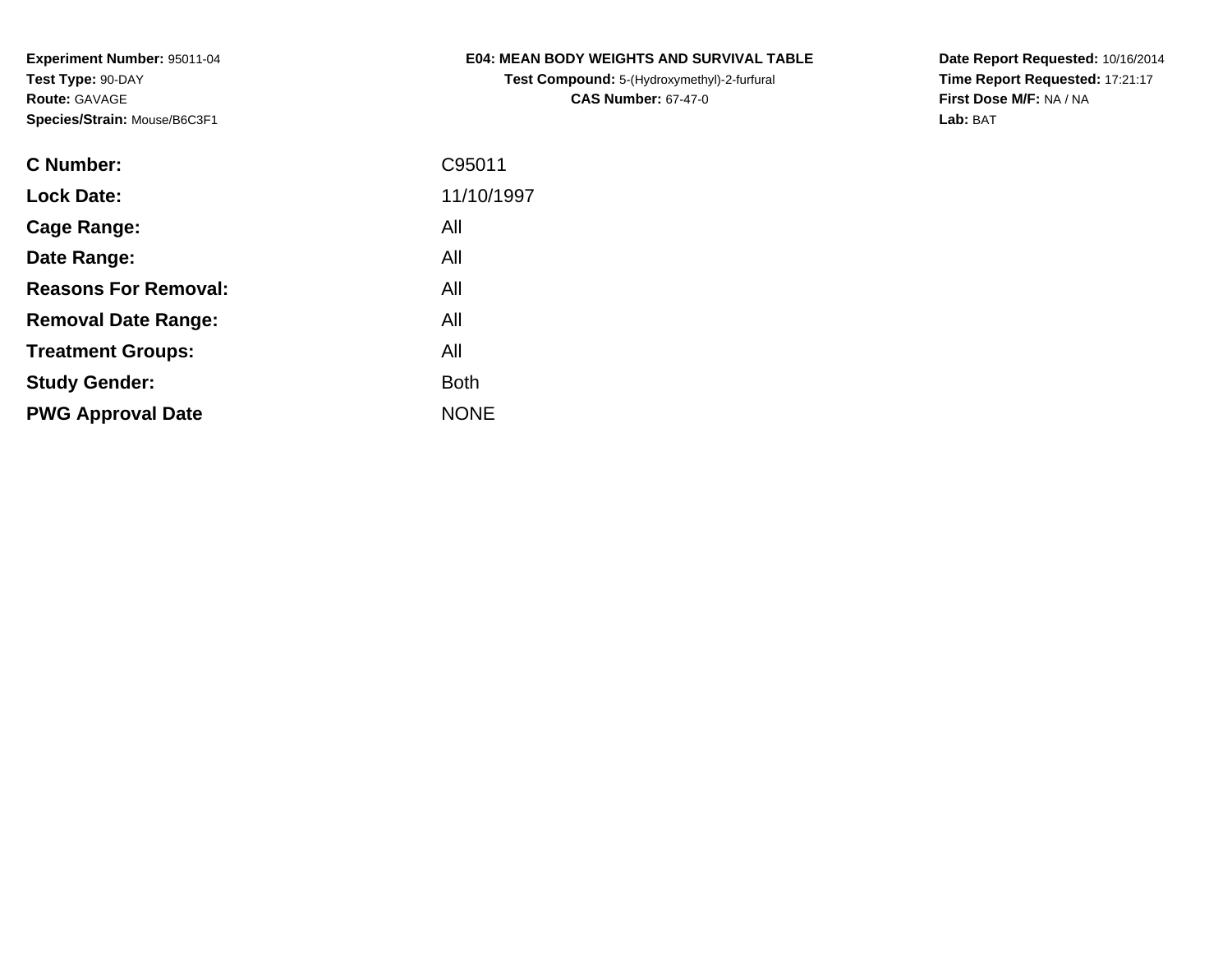**Experiment Number:** 95011-04**Test Type:** 90-DAY**Route:** GAVAGE**Species/Strain:** Mouse/B6C3F1

## **E04: MEAN BODY WEIGHTS AND SURVIVAL TABLE**

**Test Compound:** 5-(Hydroxymethyl)-2-furfural

**CAS Number:** 67-47-0

**Date Report Requested:** 10/16/2014**Time Report Requested:** 17:21:17**First Dose M/F:** NA / NA**Lab:** BAT

## **MALE**

| <b>DAY</b>                | 0 MG/KG |              |       | 47 MG/KG    |    |       | 94 MG/KG    |    |       | <b>MG/KG</b><br>188 |    |
|---------------------------|---------|--------------|-------|-------------|----|-------|-------------|----|-------|---------------------|----|
|                           | WT(g)   | $\mathsf{N}$ | WT(g) | % OF CNTL N |    | WT(g) | % OF CNTL N |    | WT(g) | % OF CNTL N         |    |
|                           | 23.0    | 10           | 23.1  | 100.3       | 10 | 23.0  | 99.8        | 10 | 22.1  | 96.0                | 10 |
| 8                         | 23.6    | 10           | 24.0  | 101.8       | 10 | 23.7  | 100.5       | 10 | 22.5  | 95.3                | 10 |
| 15                        | 24.8    | 10           | 24.6  | 99.2        | 10 | 24.7  | 99.6        | 10 | 23.5  | 94.7                | 10 |
| 22                        | 26.4    | 10           | 26.5  | 100.6       | 10 | 26.3  | 99.6        | 10 | 24.8  | 94.1                | 10 |
| 29                        | 27.0    | 10           | 27.8  | 103.1       | 10 | 26.9  | 99.4        | 10 | 25.6  | 94.8                | 10 |
| 36                        | 28.3    | 10           | 29.1  | 102.9       | 10 | 28.4  | 100.5       | 10 | 26.9  | 95.2                | 10 |
| 43                        | 29.0    | 10           | 30.2  | 104.2       | 10 | 29.8  | 102.7       | 10 | 28.2  | 97.3                | 10 |
| 50                        | 30.0    | 10           | 30.7  | 102.4       | 10 | 30.4  | 101.4       | 10 | 28.9  | 96.4                | 10 |
| 57                        | 30.8    | 10           | 32.1  | 104.2       | 10 | 31.6  | 102.5       | 10 | 29.7  | 96.4                | 10 |
| 64                        | 32.8    | 10           | 33.8  | 103.0       | 10 | 33.6  | 102.5       | 10 | 31.2  | 95.2                | 10 |
| 71                        | 34.0    | 10           | 34.9  | 102.6       | 10 | 34.3  | 100.7       | 10 | 32.2  | 94.5                | 10 |
| 78                        | 33.9    | 10           | 36.0  | 106.2       | 10 | 35.3  | 104.0       | 10 | 33.1  | 97.6                | 10 |
| 85                        | 35.8    | 10           | 36.4  | 101.5       | 10 | 36.2  | 100.9       | 10 | 34.1  | 95.2                | 10 |
| 92                        | 37.7    | 10           | 38.0  | 100.7       | 10 | 37.5  | 99.5        | 10 | 35.5  | 94.2                | 10 |
| <b>TERM</b><br><b>SAC</b> | 36.0    | 10           | 36.1  | 100.3       | 10 | 35.4  | 98.1        | 10 | 33.5  | 92.9                | 10 |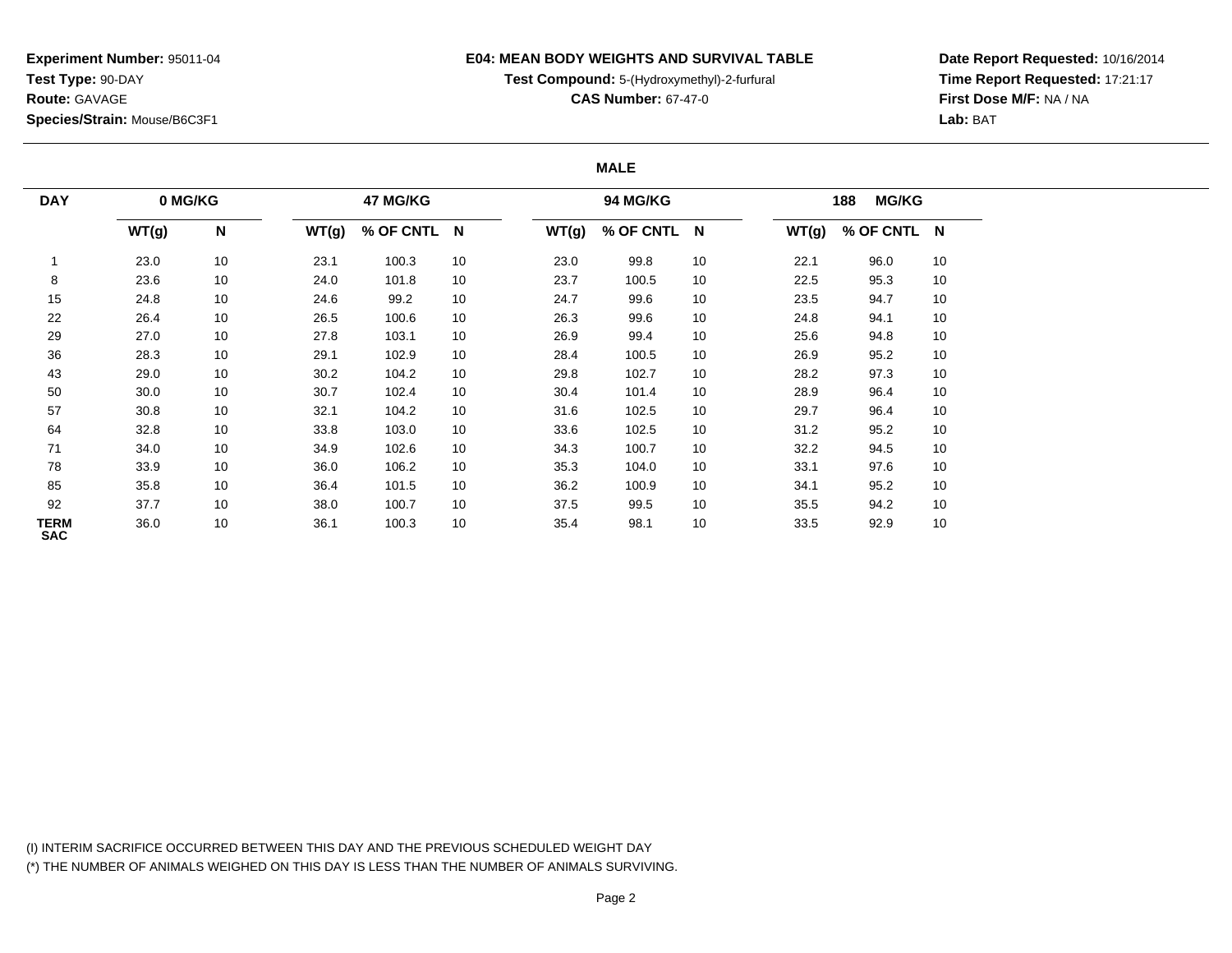# **E04: MEAN BODY WEIGHTS AND SURVIVAL TABLE**

**Test Compound:** 5-(Hydroxymethyl)-2-furfural

**CAS Number:** 67-47-0

**Date Report Requested:** 10/16/2014**Time Report Requested:** 17:21:17**First Dose M/F:** NA / NA**Lab:** BAT

#### **MALE**

| <b>DAY</b>         |       | <b>MG/KG</b><br>375 |    |       | <b>MG/KG</b><br>750 |    |
|--------------------|-------|---------------------|----|-------|---------------------|----|
|                    | WT(g) | % OF CNTL N         |    | WT(g) | % OF CNTL N         |    |
|                    | 22.4  | 97.1                | 10 | 22.6  | 98.1                | 10 |
| 8                  | 23.1  | 97.7                | 10 | 23.1  | 97.9                | 10 |
| 15                 | 24.4  | 98.3                | 10 | 23.8  | 96.2                | 10 |
| 22                 | 26.3  | 99.6                | 10 | 25.6  | 97.1                | 10 |
| 29                 | 26.9  | 99.5                | 10 | 25.5  | 94.3                | 10 |
| 36                 | 28.1  | 99.3                | 10 | 26.6  | 93.9                | 10 |
| 43                 | 29.1  | 100.5               | 10 | 27.4  | 94.3                | 10 |
| 50                 | 29.4  | 98.3                | 10 | 27.1  | 90.5                | 10 |
| 57                 | 31.2  | 101.3               | 10 | 28.0  | 90.9                | 10 |
| 64                 | 32.6  | 99.4                | 10 | 28.8  | 87.8                | 10 |
| 71                 | 33.6  | 98.6                | 10 | 29.0  | 85.3                | 10 |
| 78                 | 34.2  | 100.9               | 10 | 29.4  | 86.6                | 10 |
| 85                 | 35.2  | 98.3                | 10 | 31.0  | 86.5                | 10 |
| 92                 | 36.6  | 97.2                | 10 | 32.0  | 84.7                | 10 |
| TERM<br><b>SAC</b> | 34.9  | 96.9                | 10 | 31.0  | 86.0                | 9  |

\*\*\*END OF MALE DATA\*\*\*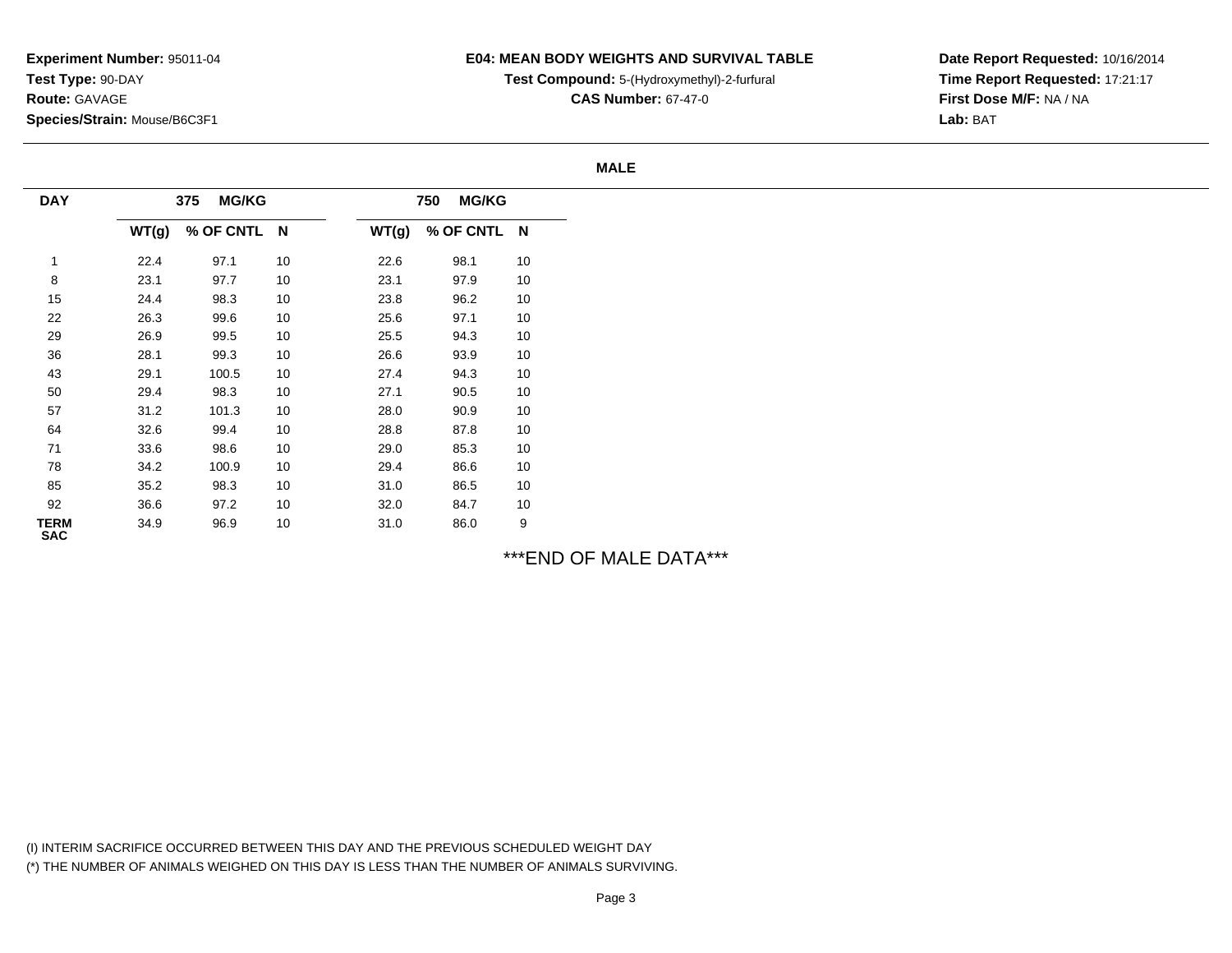**Experiment Number:** 95011-04**Test Type:** 90-DAY**Route:** GAVAGE**Species/Strain:** Mouse/B6C3F1

## **E04: MEAN BODY WEIGHTS AND SURVIVAL TABLE**

**Test Compound:** 5-(Hydroxymethyl)-2-furfural

**CAS Number:** 67-47-0

**Date Report Requested:** 10/16/2014**Time Report Requested:** 17:21:17**First Dose M/F:** NA / NA**Lab:** BAT

#### **FEMALE**

| <b>DAY</b>                | 0 MG/KG |              |       | 47 MG/KG    |    |       | 94 MG/KG    |    |       | <b>MG/KG</b><br>188 |    |
|---------------------------|---------|--------------|-------|-------------|----|-------|-------------|----|-------|---------------------|----|
|                           | WT(g)   | $\mathsf{N}$ | WT(g) | % OF CNTL N |    | WT(g) | % OF CNTL N |    | WT(g) | % OF CNTL N         |    |
|                           | 18.6    | 10           | 18.6  | 99.8        | 10 | 18.5  | 99.6        | 10 | 18.5  | 99.5                | 10 |
| 8                         | 19.0    | 10           | 18.9  | 99.6        | 10 | 19.0  | 99.8        | 10 | 19.2  | 100.7               | 10 |
| 15                        | 19.4    | 10           | 19.5  | 100.7       | 10 | 19.1  | 98.7        | 10 | 19.4  | 100.1               | 10 |
| 22                        | 21.2    | 10           | 20.8  | 98.0        | 10 | 21.0  | 99.1        | 10 | 21.1  | 99.5                | 10 |
| 29                        | 22.5    | 10           | 22.0  | 97.5        | 10 | 21.9  | 97.0        | 10 | 21.2  | 94.3                | 10 |
| 36                        | 23.2    | 10           | 23.1  | 99.5        | 10 | 22.4  | 96.8        | 10 | 22.8  | 98.5                | 10 |
| 43                        | 24.3    | 10           | 24.0  | 98.6        | 10 | 23.2  | 95.3        | 10 | 23.8  | 98.0                | 10 |
| 50                        | 25.0    | 10           | 24.6  | 98.2        | 10 | 24.7  | 98.7        | 10 | 24.6  | 98.2                | 10 |
| 57                        | 25.7    | 10           | 25.4  | 98.9        | 10 | 25.4  | 98.9        | 10 | 25.7  | 99.9                | 10 |
| 64                        | 26.9    | 10           | 26.3  | 97.8        | 10 | 26.2  | 97.4        | 10 | 26.8  | 100.0               | 10 |
| 71                        | 28.0    | 10           | 27.2  | 97.0        | 10 | 26.1  | 93.2        | 10 | 27.7  | 98.8                | 10 |
| 78                        | 28.4    | 10           | 27.5  | 96.8        | 10 | 26.7  | 94.2        | 10 | 27.4  | 96.7                | 10 |
| 85                        | 28.3    | 10           | 26.7  | 94.2        | 10 | 27.4  | 96.7        | 10 | 28.1  | 99.2                | 10 |
| 92                        | 29.8    | 10           | 28.8  | 96.7        | 10 | 28.6  | 96.1        | 10 | 29.7  | 99.8                | 10 |
| <b>TERM</b><br><b>SAC</b> | 28.3    | 10           | 26.5  | 93.5        | 10 | 28.3  | 99.9        | 10 | 28.9  | 102.1               | 10 |